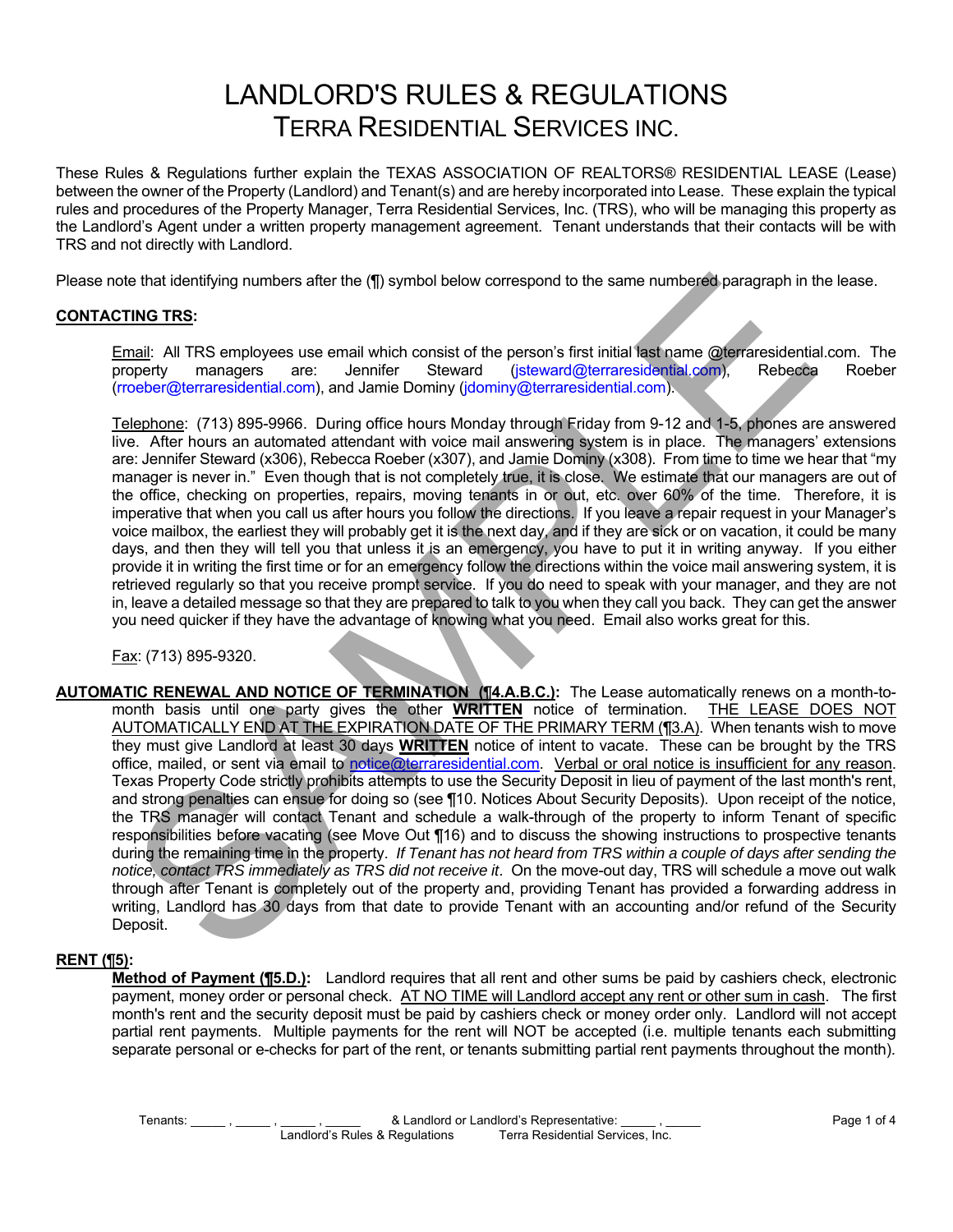**Electronic payment (**¶**5.D.):** Tenant can pay online by e-check (ACH) or credit card, and online payments is our preferred and most secure method of payment. Visit www.terraresidential.com and click on the **Pay Rent Online** button in the Tenants drop down menu on the home page to sign up. There is no convenience fee for e-check (ACH) payments. There is a small convenience fee for debit or credit card payments, which is much less than any potential late fee or cost in time and gas to deliver payments. As added benefits, the third party vendor we use, RentTrack, can give you a summary of your current credit profile, as well as your current credit score. They can also report your *on-time* rent payments to major credit bureaus to help build your credit history. Plus you can set up automatic recurring payments. Set it once and don't think about it again.

**Cashiers check or money order (**¶**5.D.):** When submitting cashiers checks, money orders, bill pay checks, bank drafts, and the like make sure that the tenant's name and property address identified on the lease agreement is clearly marked on the payment. If this is neglected, your rent payment could be applied late as Landlord has no way of knowing what account to apply it towards.

**Personal check (**¶**5.D.):** Tenant's Name and property address must be preprinted on any personal check presented. Landlord will not accept temporary checks or third party checks (i.e. from friend, family, or business).

Paying in Person: For those who wish to pay in person, our office hours are 9 AM -- 12 PM and 1 PM -- 5 PM, Monday through Friday, excluding normal holidays. For after hours, there is a mail slot in the suite door, and if the atrium outside door is locked, there is a mail slot to the right of this door (look down). Please call the next business day to verify receipt, as Landlord will not be responsible for lost payments.

- **LATE CHARGES (**¶**6.):** Keep in mind that the rent is due on the date stated in the Lease which is usually the first (1st). Please do not confuse the past due date with the date late fees start accruing which is after **5:00pm** on the 3rd . All rents are considered late if not **RECEIVED** by the due date, which means if Tenant pays the rent on the 2<sup>nd</sup>, it is late although late fees have not yet started accruing. If paying online, payments are considered received on the initiation date and time of the payment. Post marks, dates written on checks, etc., are never considerations. Allow sufficient time for mail service to have the rent to Landlord on or before the due date (1<sup>st</sup>). With recent changes at the state legislature, **any payments made after 5:00pm will be considered to have been paid the next day**. Example: all payments left in the slots, delivered by the post office or paid online before 5:00pm Monday will be considered to have been paid on Monday. All payments after that time will be considered to have been paid on Tuesday, and so on. Late rents may be reported to any credit bureau and/or any future landlord or mortgage company. and the like make stronge in the mean and property address identified on the bases appeared on the paper in the interaction of the mean of property address identified on the bases appeared on the paper in Ethis is neglecte
- **RETURNED PAYMENT (**¶**7.):** Any returned payment for any reason will need to be replaced with a cashiers check, money order, or credit card. Should Tenant at any time, and for any reason, have more than one e-check (ACH) or personal check returned, Landlord hereby notifies Tenant that e-checks (ACH) and personal checks will no longer be accepted.
- **PHONE NUMBERS AND EMAIL (**¶**12.B.):** The information provided on Tenant's application will be used to set up the TRS Tenant file and Tenant is responsible for promptly (within 5 days) supplying changes in any contact telephone numbers and e-mail addresses to TRS in writing.
- **ACCESS BY LANDLORD for SHOWINGS (**¶**14.):** After written move-out notice has been received, whether or not Tenant authorizes a keybox to be placed on the Property by the Landlord (see 14); the Property may be shown at reasonable times to prospective tenants. Tenant understands that repeatedly refusing reasonable showings, as well as keeping the Property "showable" during this time constitutes default of the lease, the penalty of which will be equal to 100% of one month's rent.
- **INVENTORY AND CONDITION FORM (**¶**15.B.):** The Inventory and Condition Form provided at move-in should be completed **AND RETURNED** to TRS within 7 days of move-in. The importance of completing this document cannot be stressed enough. This document is for Tenant protection for consideration in both maintenance and security deposit charges. **THIS DOCUMENT IS NOT A REQUEST FOR REPAIRS AND ANY DEFECTS NOTED WILL NOT BE CONSIDERED FOR REPAIR SIMPLY BY RETURNING THIS DOCUMENT**. If needed, a separate written request for specific repairs must be submitted.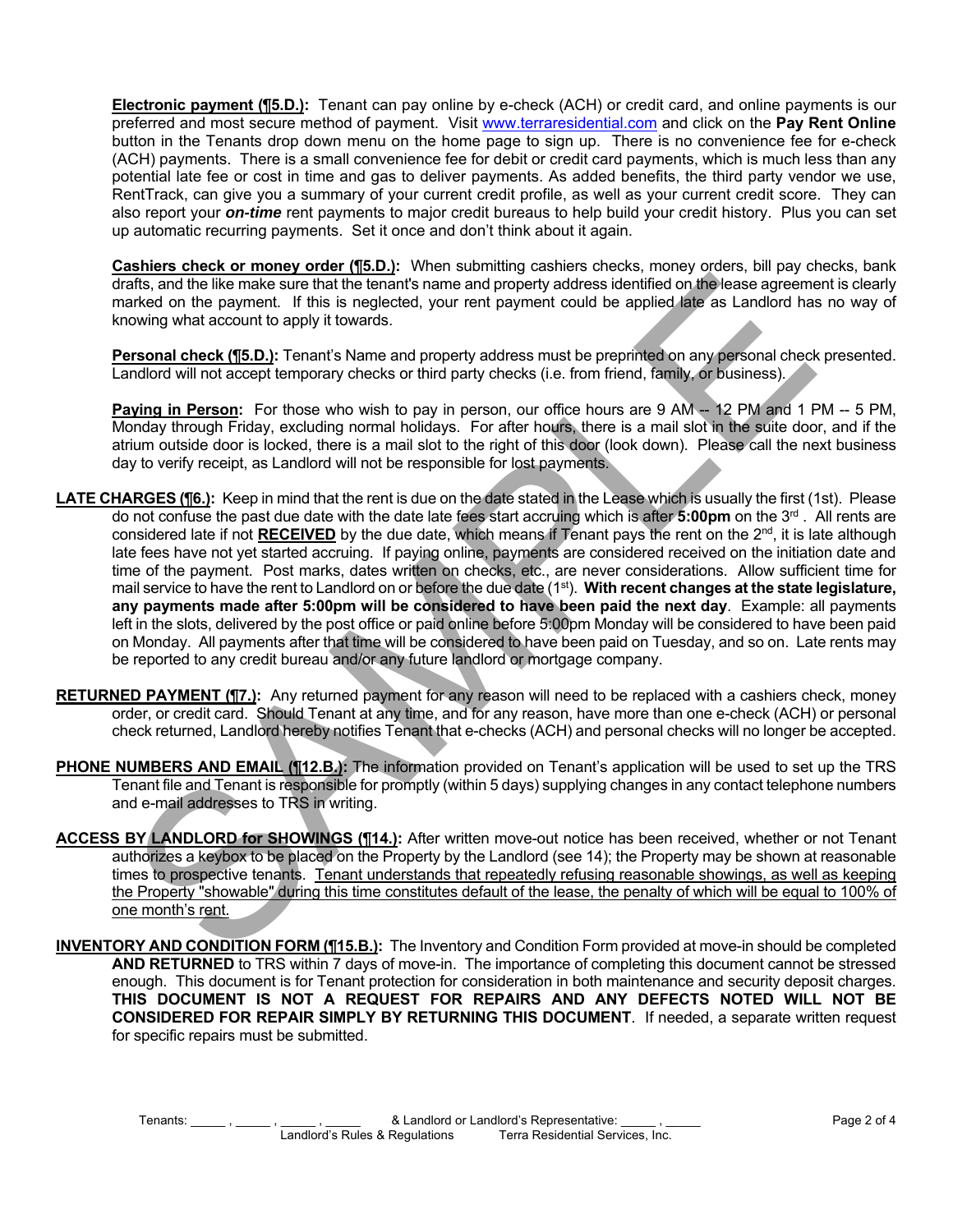**MOVE-OUT (¶16.):** The Lease automatically renews on a month-to-month basis until one party gives the other **WRITTEN** notice of termination (¶4.A.B.C.). THE LEASE DOES NOT AUTOMATICALLY END AT THE EXPIRATION DATE OF

THE PRIMARY TERM (¶3.A). Tenant will leave the Property free of all trash, debris, and any personal property. All ceramic, tile, vinyl, and concrete areas are to be swept and mopped.

All carpeted areas are to be vacuumed and professionally cleaned.

All areas are to be deflead and deodorized if required by the pet agreement.

 All counters, windows, window sills, door casings, blinds, cabinets, appliances, tubs, showers, toilets, mirrors, light fixtures, ceiling fans, fireplaces, etc. are to be clean and wiped down (inside and out if applicable).

All patios, walkways, carports, garages, and/or driveways are to be swept and degreased as needed.

 All yard areas are to be freshly mowed, edged, raked and weeded; shrubbery is to be trimmed; flower beds are to be weeded; and any holes in the yard are to be filled in completely.

### **PROPERTY MAINTENANCE (¶17.)**

 **A/C Filters (¶17.A.(3)):** Due to the weather conditions common to the area, it is imperative that you change your A/C filter regularly. Some units may require more than monthly, but at a minimum monthly. This is not an option. There are numerous instances in the past where TRS has sent A/C repairmen out to a property and the tenant never changed the filter or worse, took it out. This is a very expensive repair, and Tenant will ALWAYS get the entire amount billed back due to tenant neglect. This can run into the \$100's and can also make the electric bill extremely high. Filters only cost a few dollars and are more than offset by the electric bill savings alone.

**Yard Care and Watering (¶17.B.):** Please remember that in most leases it is Tenant's responsibility to water the yard. If not done regularly, tenants can and have been held responsible for completely resodding the yard upon move-out. If there is a sprinkler system installed in the yard, it is a violation of the lease to turn that system off. Keeping that in mind, if the summer is within normal temperature and rainfall ranges for the area, there may come a time when different areas or water districts start a water rationing or other restriction. Please remember to follow all of those rules.

 **Prohibitions (¶17.D.): NO** modifications may be made to the property without prior **WRITTEN** permission of the Landlord. This includes installation of cable TV, security systems, light fixtures, trees, bushes, painting, or anything of the like.

#### **REPAIRS (¶18.):**

**Repair Requests (¶18.A.):** All repair/maintenance requests should be directed to TRS in writing as per the lease (except for emergencies that may be called in to 713-895-9966). The preferred and most common method is to go to the TRS website at **www.terraresidential.com** and fill out the repair form located under "Maintenance Request" in the Tenants drop down menu. Tenants may also use fax, mail, or email sent to "repairs@terraresidential.com". **DO NOT EMAIL YOUR PROPERTY MANAGER DIRECT FOR REPAIRS**. As the managers do not check their email as often as the "repairs" boxes, are out of the office, or are on vacation, this could severely lengthen the time your request gets handled, and TRS will not be responsible for responding to repair requests sent this way. Please be as specific as possible regarding the exact nature of the request. Our normal procedure is to contact you by email or telephone to discuss the specifics and then have the appropriate repair company contact you directly for an appointment. If you have not been contacted by either a contractor or us to set up an appointment within a reasonable amount of time, please contact us, as we assume that if no word is forthcoming, you have had the request handled. by and counterparticle and My and are to be filled in completely,<br>
The MAINTENANCE (1172). Due to the weather conditions common to the area, it is imperative libet you channel<br>
C Elliers (1174A(3)). Due to the weather cond

 **Completion of Repairs (¶18.C.):** Do not attempt any repairs yourself or contract with outside companies if you want Landlord to pay for the repair, even in an emergency. We have a manager on call 24 hours a day, and we always have emergency repair companies available. Landlord **WILL NOT REIMBURSE** Tenant for any repair bills contracted by Tenant without prior written permission from Landlord. **AT NO TIME ARE YOU AUTHORIZED TO DEDUCT A REPAIR AMOUNT FROM THE MONTHLY RENT** .